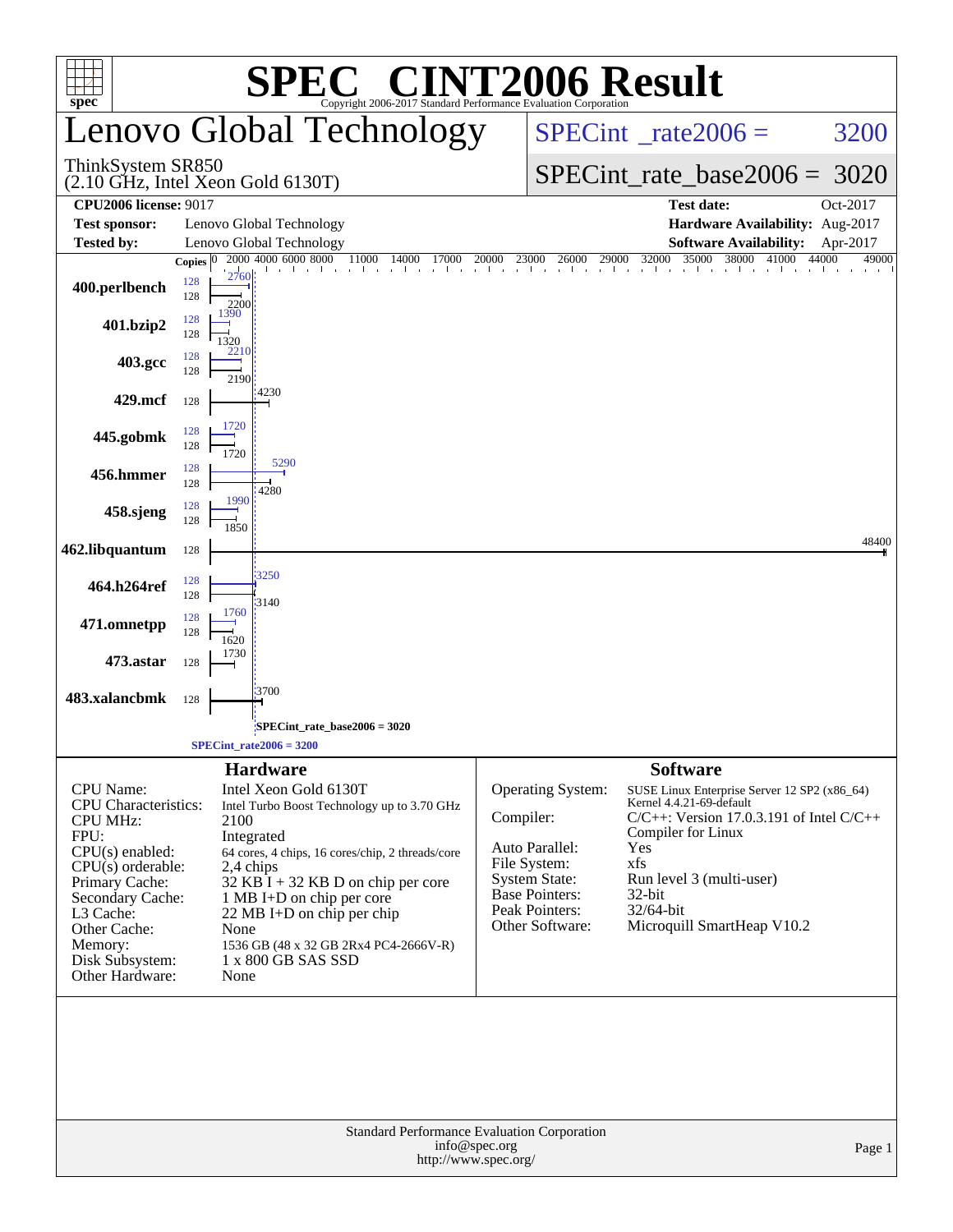

# enovo Global Technology

#### ThinkSystem SR850

(2.10 GHz, Intel Xeon Gold 6130T)

SPECint rate $2006 = 3200$ 

### [SPECint\\_rate\\_base2006 =](http://www.spec.org/auto/cpu2006/Docs/result-fields.html#SPECintratebase2006) 3020

**[Test sponsor:](http://www.spec.org/auto/cpu2006/Docs/result-fields.html#Testsponsor)** Lenovo Global Technology **[Hardware Availability:](http://www.spec.org/auto/cpu2006/Docs/result-fields.html#HardwareAvailability)** Aug-2017

**[CPU2006 license:](http://www.spec.org/auto/cpu2006/Docs/result-fields.html#CPU2006license)** 9017 **[Test date:](http://www.spec.org/auto/cpu2006/Docs/result-fields.html#Testdate)** Oct-2017 **[Tested by:](http://www.spec.org/auto/cpu2006/Docs/result-fields.html#Testedby)** Lenovo Global Technology **[Software Availability:](http://www.spec.org/auto/cpu2006/Docs/result-fields.html#SoftwareAvailability)** Apr-2017

### **[Results Table](http://www.spec.org/auto/cpu2006/Docs/result-fields.html#ResultsTable)**

|                                                                                                          | <b>Base</b>   |                |       |                |       |                | <b>Peak</b> |               |                |              |                |              |                |              |
|----------------------------------------------------------------------------------------------------------|---------------|----------------|-------|----------------|-------|----------------|-------------|---------------|----------------|--------------|----------------|--------------|----------------|--------------|
| <b>Benchmark</b>                                                                                         | <b>Copies</b> | <b>Seconds</b> | Ratio | <b>Seconds</b> | Ratio | <b>Seconds</b> | Ratio       | <b>Copies</b> | <b>Seconds</b> | <b>Ratio</b> | <b>Seconds</b> | <b>Ratio</b> | <b>Seconds</b> | <b>Ratio</b> |
| 400.perlbench                                                                                            | 128           | 568            | 2200  | 568            | 2200  | 569            | 2200l       | 128           | 453            | 2760         | 453            | 2760         | 453            | 2760         |
| 401.bzip2                                                                                                | 128           | 937            | 1320  | 934            | 1320  | 934            | 1320        | 128           | 890            | 1390         | 892            | 1380         | 889            | 1390         |
| $403.\text{gcc}$                                                                                         | 128           | 470            | 2190  | 470            | 2190  | 470            | 2190        | 128           | 467            | 2210         | 467            | 2210         | 468            | 2200         |
| $429$ .mcf                                                                                               | 128           | 276            | 4230  | 276            | 4220  | 276            | 4230        | 128           | 276            | 4230         | 276            | 4220         | 276            | 4230         |
| $445$ .gobmk                                                                                             | 128           | 779            | 1720  | 781            | 1720  | 780            | 1720        | 128           | 782            | 1720         | 782            | 1720         | 781            | 1720         |
| 456.hmmer                                                                                                | 128           | 279            | 4280  | 277            | 4310  | 279            | 4280        | 128           | 226            | 5270         | 226            | 5290         | 225            | 5300         |
| $458$ .sjeng                                                                                             | 128           | 839            | 1850  | 839            | 1850  | 839            | 1850l       | 128           | 780            | 1990         | 779            | 1990         | 780            | 1990         |
| 462.libquantum                                                                                           | 128           | 54.8           | 48400 | 54.7           | 48500 | 54.9           | 48300       | 128           | 54.8           | 48400        | 54.7           | 48500        | 54.9           | 48300        |
| 464.h264ref                                                                                              | 128           | 902            | 3140  | 893            | 3170  | 901            | 3140        | 128           | 867            | 3270         | 871            | 3250         | 879            | 3220         |
| 471.omnetpp                                                                                              | 128           | 492            | 1630  | 493            | 1620  | 493            | 1620        | 128           | 454            | 1760         | 455            | 1760         | 455            | 1760         |
| 473.astar                                                                                                | 128           | 521            | 1730  | 520            | 1730  | 520            | 1730        | 128           | 521            | 1730         | 520            | 1730         | 520            | 1730         |
| 483.xalancbmk                                                                                            | 128           | 238            | 3700  | 239            | 3700  | 238            | 3710        | 128           | 238            | 3700         | 239            | 3700         | 238            | 3710         |
| Results appear in the order in which they were run. Bold underlined text indicates a median measurement. |               |                |       |                |       |                |             |               |                |              |                |              |                |              |

### **[Submit Notes](http://www.spec.org/auto/cpu2006/Docs/result-fields.html#SubmitNotes)**

 The numactl mechanism was used to bind copies to processors. The config file option 'submit' was used to generate numactl commands to bind each copy to a specific processor. For details, please see the config file.

### **[Operating System Notes](http://www.spec.org/auto/cpu2006/Docs/result-fields.html#OperatingSystemNotes)**

Stack size set to unlimited using "ulimit -s unlimited"

### **[Platform Notes](http://www.spec.org/auto/cpu2006/Docs/result-fields.html#PlatformNotes)**

BIOS Configuration: Choose Operating Mode set to Maximum Performance Execute Disable Bit set to Disable DCU Streamer Prefetcher set to Disable Intel Virtualization Technology set to Disable Stale AtoS set to Enable LLC dead line alloc set to Disable SNC set to Enable Sysinfo program /home/cpu2006-1.2-ic17.0u3/config/sysinfo.rev6993 Revision 6993 of 2015-11-06 (b5e8d4b4eb51ed28d7f98696cbe290c1) running on Electron-node-02 Fri Oct 20 11:15:08 2017

 This section contains SUT (System Under Test) info as seen by some common utilities. To remove or add to this section, see: <http://www.spec.org/cpu2006/Docs/config.html#sysinfo>

From /proc/cpuinfo

Continued on next page

Standard Performance Evaluation Corporation [info@spec.org](mailto:info@spec.org) <http://www.spec.org/>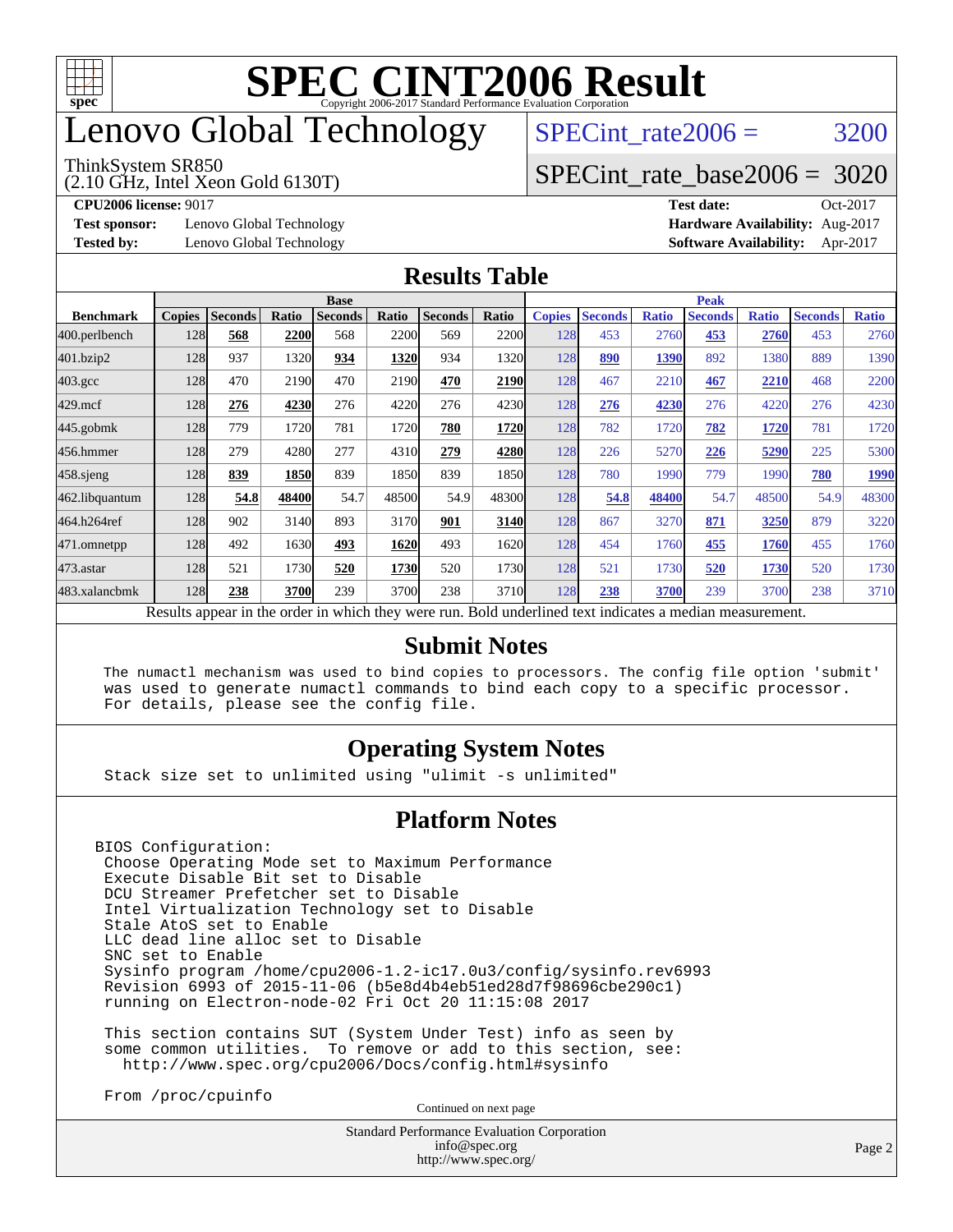

# enovo Global Technology

SPECint rate $2006 = 3200$ 

ThinkSystem SR850

(2.10 GHz, Intel Xeon Gold 6130T)

[SPECint\\_rate\\_base2006 =](http://www.spec.org/auto/cpu2006/Docs/result-fields.html#SPECintratebase2006) 3020

**[Test sponsor:](http://www.spec.org/auto/cpu2006/Docs/result-fields.html#Testsponsor)** Lenovo Global Technology **[Hardware Availability:](http://www.spec.org/auto/cpu2006/Docs/result-fields.html#HardwareAvailability)** Aug-2017 **[Tested by:](http://www.spec.org/auto/cpu2006/Docs/result-fields.html#Testedby)** Lenovo Global Technology **[Software Availability:](http://www.spec.org/auto/cpu2006/Docs/result-fields.html#SoftwareAvailability)** Apr-2017

**[CPU2006 license:](http://www.spec.org/auto/cpu2006/Docs/result-fields.html#CPU2006license)** 9017 **[Test date:](http://www.spec.org/auto/cpu2006/Docs/result-fields.html#Testdate)** Oct-2017

#### **[Platform Notes \(Continued\)](http://www.spec.org/auto/cpu2006/Docs/result-fields.html#PlatformNotes)**

Standard Performance Evaluation Corporation model name : Intel(R) Xeon(R) Gold 6130T CPU @ 2.10GHz 4 "physical id"s (chips) 128 "processors" cores, siblings (Caution: counting these is hw and system dependent. The following excerpts from /proc/cpuinfo might not be reliable. Use with caution.) cpu cores : 16 siblings : 32 physical 0: cores 0 1 2 3 4 5 6 7 8 9 10 11 12 13 14 15 physical 1: cores 0 1 2 3 4 5 6 7 8 9 10 11 12 13 14 15 physical 2: cores 0 1 2 3 4 5 6 7 8 9 10 11 12 13 14 15 physical 3: cores 0 1 2 3 4 5 6 7 8 9 10 11 12 13 14 15 cache size : 22528 KB From /proc/meminfo MemTotal: 1584975072 kB<br>HugeBages Total: 0 HugePages\_Total: 0 Hugepagesize: 2048 kB From /etc/\*release\* /etc/\*version\* SuSE-release: SUSE Linux Enterprise Server 12 (x86\_64)  $VFRSTON = 12$  PATCHLEVEL = 2 # This file is deprecated and will be removed in a future service pack or release. # Please check /etc/os-release for details about this release. os-release: NAME="SLES" VERSION="12-SP2" VERSION\_ID="12.2" PRETTY\_NAME="SUSE Linux Enterprise Server 12 SP2" ID="sles" ANSI\_COLOR="0;32" CPE\_NAME="cpe:/o:suse:sles:12:sp2" uname -a: Linux Electron-node-02 4.4.21-69-default #1 SMP Tue Oct 25 10:58:20 UTC 2016 (9464f67) x86\_64 x86\_64 x86\_64 GNU/Linux run-level 3 Oct 20 11:05 SPEC is set to: /home/cpu2006-1.2-ic17.0u3 Type Size Used Avail Use% Mounted on /dev/sda4 xfs 688G 120G 569G 18% /home Additional information from dmidecode: Warning: Use caution when you interpret this section. The 'dmidecode' program reads system data which is "intended to allow hardware to be accurately determined", but the intent may not be met, as there are frequent changes to hardware, firmware, and the "DMTF SMBIOS" standard. Continued on next page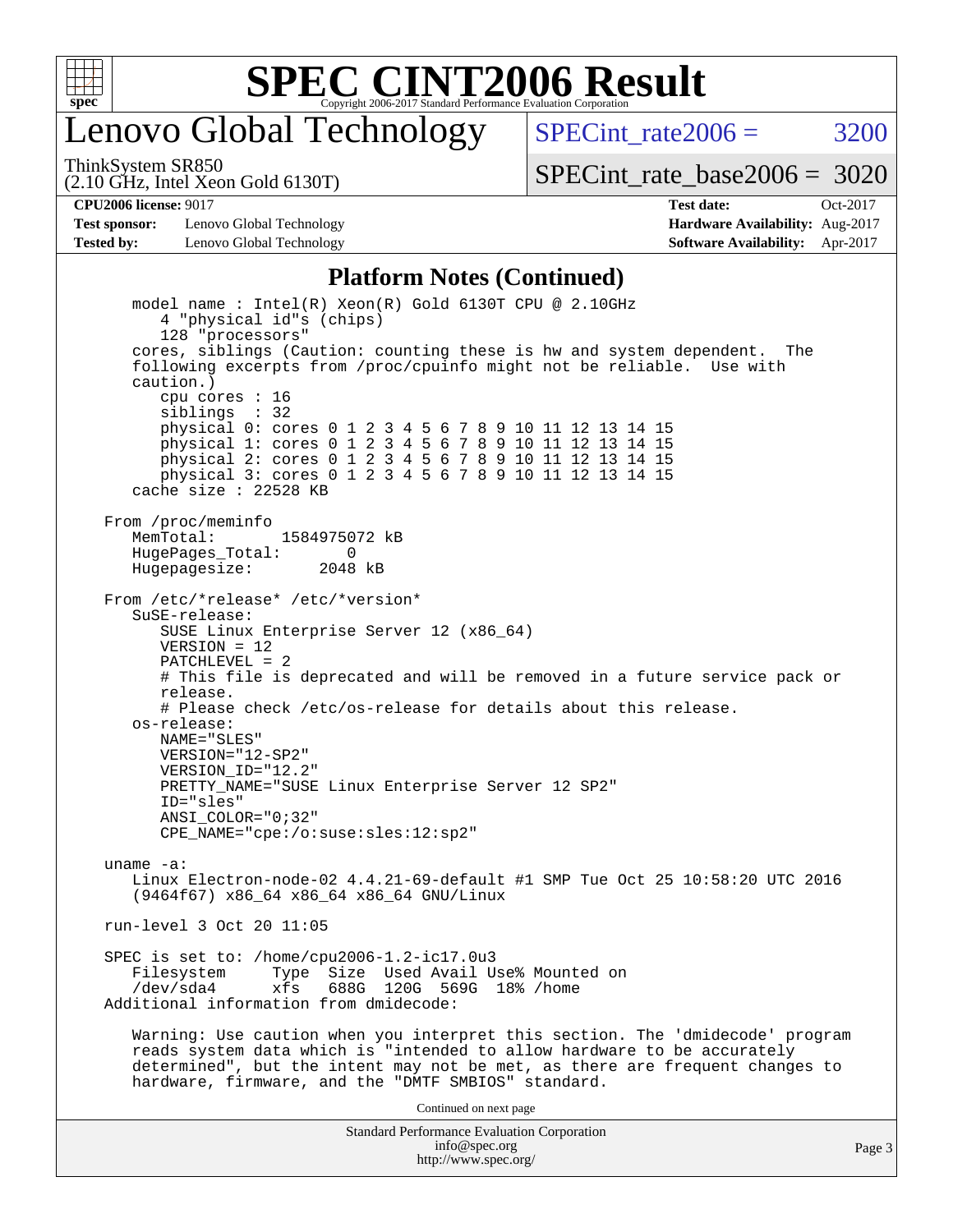

# enovo Global Technology

ThinkSystem SR850

SPECint rate $2006 = 3200$ 

(2.10 GHz, Intel Xeon Gold 6130T)

[SPECint\\_rate\\_base2006 =](http://www.spec.org/auto/cpu2006/Docs/result-fields.html#SPECintratebase2006) 3020

**[Test sponsor:](http://www.spec.org/auto/cpu2006/Docs/result-fields.html#Testsponsor)** Lenovo Global Technology **[Hardware Availability:](http://www.spec.org/auto/cpu2006/Docs/result-fields.html#HardwareAvailability)** Aug-2017 **[Tested by:](http://www.spec.org/auto/cpu2006/Docs/result-fields.html#Testedby)** Lenovo Global Technology **[Software Availability:](http://www.spec.org/auto/cpu2006/Docs/result-fields.html#SoftwareAvailability)** Apr-2017

**[CPU2006 license:](http://www.spec.org/auto/cpu2006/Docs/result-fields.html#CPU2006license)** 9017 **[Test date:](http://www.spec.org/auto/cpu2006/Docs/result-fields.html#Testdate)** Oct-2017

#### **[Platform Notes \(Continued\)](http://www.spec.org/auto/cpu2006/Docs/result-fields.html#PlatformNotes)**

 BIOS Lenovo -[TEE113J-1.00]- 06/03/2017 Memory: 48x Samsung M393A4K40BB2-CTD 32 GB 2 rank 2666 MHz

(End of data from sysinfo program)

#### **[General Notes](http://www.spec.org/auto/cpu2006/Docs/result-fields.html#GeneralNotes)**

Environment variables set by runspec before the start of the run: LD\_LIBRARY\_PATH = "/home/cpu2006-1.2-ic17.0u3/lib/ia32:/home/cpu2006-1.2-ic17.0u3/lib/intel64:/home/cpu2006-1.2-ic17.0u3/sh10.2"

 Binaries compiled on a system with 1x Intel Core i7-4790 CPU + 32GB RAM memory using Redhat Enterprise Linux 7.2 Transparent Huge Pages enabled by default Filesystem page cache cleared with: shell invocation of 'sync; echo 3 > /proc/sys/vm/drop\_caches' prior to run runspec command invoked through numactl i.e.: numactl --interleave=all runspec <etc>

### **[Base Compiler Invocation](http://www.spec.org/auto/cpu2006/Docs/result-fields.html#BaseCompilerInvocation)**

[C benchmarks](http://www.spec.org/auto/cpu2006/Docs/result-fields.html#Cbenchmarks):

[icc -m32 -L/opt/intel/compilers\\_and\\_libraries\\_2017/linux/lib/ia32](http://www.spec.org/cpu2006/results/res2017q4/cpu2006-20171211-51109.flags.html#user_CCbase_intel_icc_c29f3ff5a7ed067b11e4ec10a03f03ae)

[C++ benchmarks:](http://www.spec.org/auto/cpu2006/Docs/result-fields.html#CXXbenchmarks)

[icpc -m32 -L/opt/intel/compilers\\_and\\_libraries\\_2017/linux/lib/ia32](http://www.spec.org/cpu2006/results/res2017q4/cpu2006-20171211-51109.flags.html#user_CXXbase_intel_icpc_8c35c7808b62dab9ae41a1aa06361b6b)

### **[Base Portability Flags](http://www.spec.org/auto/cpu2006/Docs/result-fields.html#BasePortabilityFlags)**

 400.perlbench: [-D\\_FILE\\_OFFSET\\_BITS=64](http://www.spec.org/cpu2006/results/res2017q4/cpu2006-20171211-51109.flags.html#user_basePORTABILITY400_perlbench_file_offset_bits_64_438cf9856305ebd76870a2c6dc2689ab) [-DSPEC\\_CPU\\_LINUX\\_IA32](http://www.spec.org/cpu2006/results/res2017q4/cpu2006-20171211-51109.flags.html#b400.perlbench_baseCPORTABILITY_DSPEC_CPU_LINUX_IA32) 401.bzip2: [-D\\_FILE\\_OFFSET\\_BITS=64](http://www.spec.org/cpu2006/results/res2017q4/cpu2006-20171211-51109.flags.html#user_basePORTABILITY401_bzip2_file_offset_bits_64_438cf9856305ebd76870a2c6dc2689ab) 403.gcc: [-D\\_FILE\\_OFFSET\\_BITS=64](http://www.spec.org/cpu2006/results/res2017q4/cpu2006-20171211-51109.flags.html#user_basePORTABILITY403_gcc_file_offset_bits_64_438cf9856305ebd76870a2c6dc2689ab) 429.mcf: [-D\\_FILE\\_OFFSET\\_BITS=64](http://www.spec.org/cpu2006/results/res2017q4/cpu2006-20171211-51109.flags.html#user_basePORTABILITY429_mcf_file_offset_bits_64_438cf9856305ebd76870a2c6dc2689ab) 445.gobmk: [-D\\_FILE\\_OFFSET\\_BITS=64](http://www.spec.org/cpu2006/results/res2017q4/cpu2006-20171211-51109.flags.html#user_basePORTABILITY445_gobmk_file_offset_bits_64_438cf9856305ebd76870a2c6dc2689ab) 456.hmmer: [-D\\_FILE\\_OFFSET\\_BITS=64](http://www.spec.org/cpu2006/results/res2017q4/cpu2006-20171211-51109.flags.html#user_basePORTABILITY456_hmmer_file_offset_bits_64_438cf9856305ebd76870a2c6dc2689ab) 458.sjeng: [-D\\_FILE\\_OFFSET\\_BITS=64](http://www.spec.org/cpu2006/results/res2017q4/cpu2006-20171211-51109.flags.html#user_basePORTABILITY458_sjeng_file_offset_bits_64_438cf9856305ebd76870a2c6dc2689ab) 462.libquantum: [-D\\_FILE\\_OFFSET\\_BITS=64](http://www.spec.org/cpu2006/results/res2017q4/cpu2006-20171211-51109.flags.html#user_basePORTABILITY462_libquantum_file_offset_bits_64_438cf9856305ebd76870a2c6dc2689ab) [-DSPEC\\_CPU\\_LINUX](http://www.spec.org/cpu2006/results/res2017q4/cpu2006-20171211-51109.flags.html#b462.libquantum_baseCPORTABILITY_DSPEC_CPU_LINUX) 464.h264ref: [-D\\_FILE\\_OFFSET\\_BITS=64](http://www.spec.org/cpu2006/results/res2017q4/cpu2006-20171211-51109.flags.html#user_basePORTABILITY464_h264ref_file_offset_bits_64_438cf9856305ebd76870a2c6dc2689ab) 471.omnetpp: [-D\\_FILE\\_OFFSET\\_BITS=64](http://www.spec.org/cpu2006/results/res2017q4/cpu2006-20171211-51109.flags.html#user_basePORTABILITY471_omnetpp_file_offset_bits_64_438cf9856305ebd76870a2c6dc2689ab) 473.astar: [-D\\_FILE\\_OFFSET\\_BITS=64](http://www.spec.org/cpu2006/results/res2017q4/cpu2006-20171211-51109.flags.html#user_basePORTABILITY473_astar_file_offset_bits_64_438cf9856305ebd76870a2c6dc2689ab) 483.xalancbmk: [-D\\_FILE\\_OFFSET\\_BITS=64](http://www.spec.org/cpu2006/results/res2017q4/cpu2006-20171211-51109.flags.html#user_basePORTABILITY483_xalancbmk_file_offset_bits_64_438cf9856305ebd76870a2c6dc2689ab) [-DSPEC\\_CPU\\_LINUX](http://www.spec.org/cpu2006/results/res2017q4/cpu2006-20171211-51109.flags.html#b483.xalancbmk_baseCXXPORTABILITY_DSPEC_CPU_LINUX)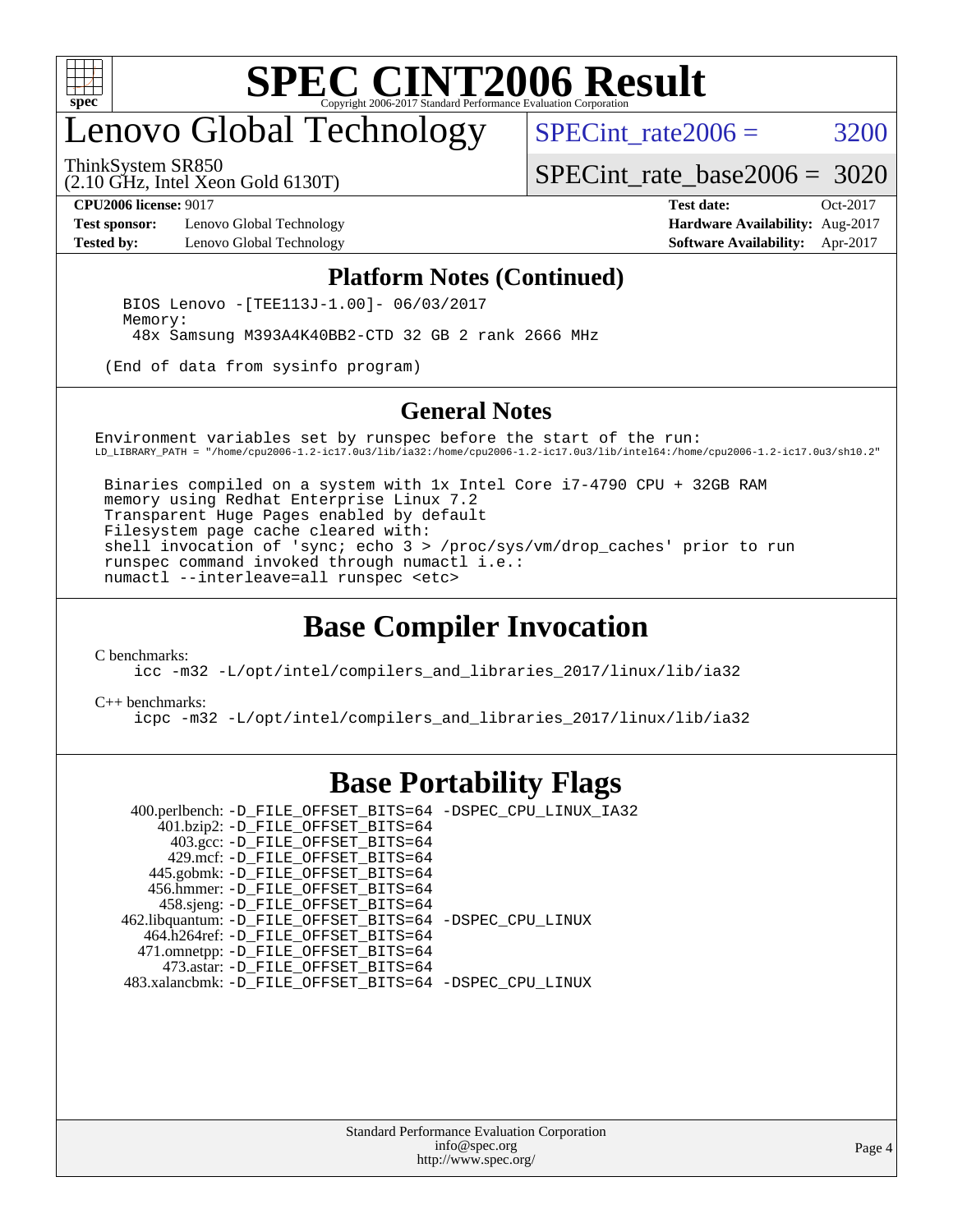

# enovo Global Technology

SPECint rate $2006 = 3200$ 

ThinkSystem SR850

(2.10 GHz, Intel Xeon Gold 6130T)

[SPECint\\_rate\\_base2006 =](http://www.spec.org/auto/cpu2006/Docs/result-fields.html#SPECintratebase2006) 3020

**[Test sponsor:](http://www.spec.org/auto/cpu2006/Docs/result-fields.html#Testsponsor)** Lenovo Global Technology **[Hardware Availability:](http://www.spec.org/auto/cpu2006/Docs/result-fields.html#HardwareAvailability)** Aug-2017 **[Tested by:](http://www.spec.org/auto/cpu2006/Docs/result-fields.html#Testedby)** Lenovo Global Technology **[Software Availability:](http://www.spec.org/auto/cpu2006/Docs/result-fields.html#SoftwareAvailability)** Apr-2017

**[CPU2006 license:](http://www.spec.org/auto/cpu2006/Docs/result-fields.html#CPU2006license)** 9017 **[Test date:](http://www.spec.org/auto/cpu2006/Docs/result-fields.html#Testdate)** Oct-2017

### **[Base Optimization Flags](http://www.spec.org/auto/cpu2006/Docs/result-fields.html#BaseOptimizationFlags)**

[C benchmarks](http://www.spec.org/auto/cpu2006/Docs/result-fields.html#Cbenchmarks):

```
-xCORE-AVX512 -ipo -O3 -no-prec-div -qopt-prefetch
-qopt-mem-layout-trans=3
```
[C++ benchmarks:](http://www.spec.org/auto/cpu2006/Docs/result-fields.html#CXXbenchmarks)

```
-xCORE-AVX512 -ipo -O3 -no-prec-div -qopt-prefetch
-qopt-mem-layout-trans=3 -Wl,-z,muldefs -L/sh10.2 -lsmartheap
```
### **[Base Other Flags](http://www.spec.org/auto/cpu2006/Docs/result-fields.html#BaseOtherFlags)**

[C benchmarks](http://www.spec.org/auto/cpu2006/Docs/result-fields.html#Cbenchmarks):

403.gcc: [-Dalloca=\\_alloca](http://www.spec.org/cpu2006/results/res2017q4/cpu2006-20171211-51109.flags.html#b403.gcc_baseEXTRA_CFLAGS_Dalloca_be3056838c12de2578596ca5467af7f3)

### **[Peak Compiler Invocation](http://www.spec.org/auto/cpu2006/Docs/result-fields.html#PeakCompilerInvocation)**

[C benchmarks \(except as noted below\)](http://www.spec.org/auto/cpu2006/Docs/result-fields.html#Cbenchmarksexceptasnotedbelow): [icc -m32 -L/opt/intel/compilers\\_and\\_libraries\\_2017/linux/lib/ia32](http://www.spec.org/cpu2006/results/res2017q4/cpu2006-20171211-51109.flags.html#user_CCpeak_intel_icc_c29f3ff5a7ed067b11e4ec10a03f03ae)

400.perlbench: [icc -m64](http://www.spec.org/cpu2006/results/res2017q4/cpu2006-20171211-51109.flags.html#user_peakCCLD400_perlbench_intel_icc_64bit_bda6cc9af1fdbb0edc3795bac97ada53)

401.bzip2: [icc -m64](http://www.spec.org/cpu2006/results/res2017q4/cpu2006-20171211-51109.flags.html#user_peakCCLD401_bzip2_intel_icc_64bit_bda6cc9af1fdbb0edc3795bac97ada53)

456.hmmer: [icc -m64](http://www.spec.org/cpu2006/results/res2017q4/cpu2006-20171211-51109.flags.html#user_peakCCLD456_hmmer_intel_icc_64bit_bda6cc9af1fdbb0edc3795bac97ada53)

458.sjeng: [icc -m64](http://www.spec.org/cpu2006/results/res2017q4/cpu2006-20171211-51109.flags.html#user_peakCCLD458_sjeng_intel_icc_64bit_bda6cc9af1fdbb0edc3795bac97ada53)

[C++ benchmarks:](http://www.spec.org/auto/cpu2006/Docs/result-fields.html#CXXbenchmarks)

[icpc -m32 -L/opt/intel/compilers\\_and\\_libraries\\_2017/linux/lib/ia32](http://www.spec.org/cpu2006/results/res2017q4/cpu2006-20171211-51109.flags.html#user_CXXpeak_intel_icpc_8c35c7808b62dab9ae41a1aa06361b6b)

### **[Peak Portability Flags](http://www.spec.org/auto/cpu2006/Docs/result-fields.html#PeakPortabilityFlags)**

 400.perlbench: [-DSPEC\\_CPU\\_LP64](http://www.spec.org/cpu2006/results/res2017q4/cpu2006-20171211-51109.flags.html#b400.perlbench_peakCPORTABILITY_DSPEC_CPU_LP64) [-DSPEC\\_CPU\\_LINUX\\_X64](http://www.spec.org/cpu2006/results/res2017q4/cpu2006-20171211-51109.flags.html#b400.perlbench_peakCPORTABILITY_DSPEC_CPU_LINUX_X64) 401.bzip2: [-DSPEC\\_CPU\\_LP64](http://www.spec.org/cpu2006/results/res2017q4/cpu2006-20171211-51109.flags.html#suite_peakCPORTABILITY401_bzip2_DSPEC_CPU_LP64) 403.gcc: [-D\\_FILE\\_OFFSET\\_BITS=64](http://www.spec.org/cpu2006/results/res2017q4/cpu2006-20171211-51109.flags.html#user_peakPORTABILITY403_gcc_file_offset_bits_64_438cf9856305ebd76870a2c6dc2689ab) 429.mcf: [-D\\_FILE\\_OFFSET\\_BITS=64](http://www.spec.org/cpu2006/results/res2017q4/cpu2006-20171211-51109.flags.html#user_peakPORTABILITY429_mcf_file_offset_bits_64_438cf9856305ebd76870a2c6dc2689ab) 445.gobmk: [-D\\_FILE\\_OFFSET\\_BITS=64](http://www.spec.org/cpu2006/results/res2017q4/cpu2006-20171211-51109.flags.html#user_peakPORTABILITY445_gobmk_file_offset_bits_64_438cf9856305ebd76870a2c6dc2689ab) 456.hmmer: [-DSPEC\\_CPU\\_LP64](http://www.spec.org/cpu2006/results/res2017q4/cpu2006-20171211-51109.flags.html#suite_peakCPORTABILITY456_hmmer_DSPEC_CPU_LP64) 458.sjeng: [-DSPEC\\_CPU\\_LP64](http://www.spec.org/cpu2006/results/res2017q4/cpu2006-20171211-51109.flags.html#suite_peakCPORTABILITY458_sjeng_DSPEC_CPU_LP64) 462.libquantum: [-D\\_FILE\\_OFFSET\\_BITS=64](http://www.spec.org/cpu2006/results/res2017q4/cpu2006-20171211-51109.flags.html#user_peakPORTABILITY462_libquantum_file_offset_bits_64_438cf9856305ebd76870a2c6dc2689ab) [-DSPEC\\_CPU\\_LINUX](http://www.spec.org/cpu2006/results/res2017q4/cpu2006-20171211-51109.flags.html#b462.libquantum_peakCPORTABILITY_DSPEC_CPU_LINUX) 464.h264ref: [-D\\_FILE\\_OFFSET\\_BITS=64](http://www.spec.org/cpu2006/results/res2017q4/cpu2006-20171211-51109.flags.html#user_peakPORTABILITY464_h264ref_file_offset_bits_64_438cf9856305ebd76870a2c6dc2689ab) 471.omnetpp: [-D\\_FILE\\_OFFSET\\_BITS=64](http://www.spec.org/cpu2006/results/res2017q4/cpu2006-20171211-51109.flags.html#user_peakPORTABILITY471_omnetpp_file_offset_bits_64_438cf9856305ebd76870a2c6dc2689ab) 473.astar: [-D\\_FILE\\_OFFSET\\_BITS=64](http://www.spec.org/cpu2006/results/res2017q4/cpu2006-20171211-51109.flags.html#user_peakPORTABILITY473_astar_file_offset_bits_64_438cf9856305ebd76870a2c6dc2689ab)

Continued on next page

Standard Performance Evaluation Corporation [info@spec.org](mailto:info@spec.org) <http://www.spec.org/>

Page 5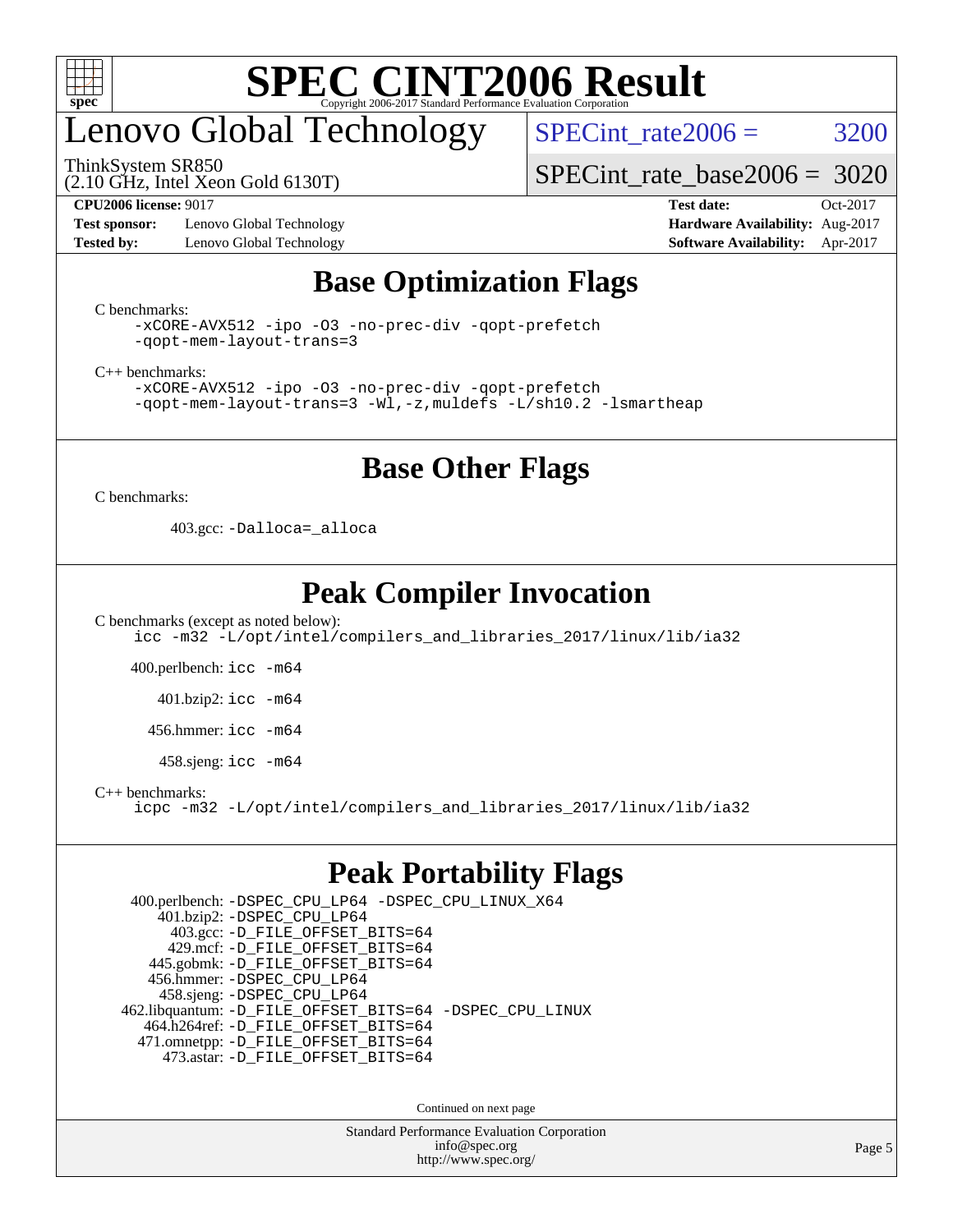

# enovo Global Technology

ThinkSystem SR850

 $SPECTnt_rate2006 = 3200$ 

(2.10 GHz, Intel Xeon Gold 6130T)

[SPECint\\_rate\\_base2006 =](http://www.spec.org/auto/cpu2006/Docs/result-fields.html#SPECintratebase2006) 3020

**[Test sponsor:](http://www.spec.org/auto/cpu2006/Docs/result-fields.html#Testsponsor)** Lenovo Global Technology **[Hardware Availability:](http://www.spec.org/auto/cpu2006/Docs/result-fields.html#HardwareAvailability)** Aug-2017 **[Tested by:](http://www.spec.org/auto/cpu2006/Docs/result-fields.html#Testedby)** Lenovo Global Technology **[Software Availability:](http://www.spec.org/auto/cpu2006/Docs/result-fields.html#SoftwareAvailability)** Apr-2017

**[CPU2006 license:](http://www.spec.org/auto/cpu2006/Docs/result-fields.html#CPU2006license)** 9017 **[Test date:](http://www.spec.org/auto/cpu2006/Docs/result-fields.html#Testdate)** Oct-2017

### **[Peak Portability Flags \(Continued\)](http://www.spec.org/auto/cpu2006/Docs/result-fields.html#PeakPortabilityFlags)**

483.xalancbmk: [-D\\_FILE\\_OFFSET\\_BITS=64](http://www.spec.org/cpu2006/results/res2017q4/cpu2006-20171211-51109.flags.html#user_peakPORTABILITY483_xalancbmk_file_offset_bits_64_438cf9856305ebd76870a2c6dc2689ab) [-DSPEC\\_CPU\\_LINUX](http://www.spec.org/cpu2006/results/res2017q4/cpu2006-20171211-51109.flags.html#b483.xalancbmk_peakCXXPORTABILITY_DSPEC_CPU_LINUX)

## **[Peak Optimization Flags](http://www.spec.org/auto/cpu2006/Docs/result-fields.html#PeakOptimizationFlags)**

| C benchmarks:   |                                                                                                                                                                                                                                                                       |
|-----------------|-----------------------------------------------------------------------------------------------------------------------------------------------------------------------------------------------------------------------------------------------------------------------|
|                 | 400.perlbench: -prof-gen(pass 1) -prof-use(pass 2) -xCORE-AVX512(pass 2)<br>$-par-num-threads=1(pass 1) -ipo(pass 2) -03(pass 2)$<br>-no-prec-div(pass 2) -auto-ilp32 -qopt-mem-layout-trans=3                                                                        |
|                 | $401 \text{.}$ bzip2: $-\text{prof-gen(pass 1)} - \text{prof-ges(pass 2)} - \text{xCORE-AVX512(pass 2)}$<br>-par-num-threads=1(pass 1) -ipo(pass 2) -03(pass 2)<br>-no-prec-div(pass 2) -qopt-prefetch -auto-ilp32<br>-gopt-mem-layout-trans=3                        |
|                 | 403.gcc: -xCORE-AVX512 -ipo -03 -no-prec-div<br>-gopt-mem-layout-trans=3                                                                                                                                                                                              |
|                 | $429$ .mcf: basepeak = yes                                                                                                                                                                                                                                            |
|                 | 445.gobmk: -prof-gen(pass 1) -prof-use(pass 2) -xCORE-AVX512(pass 2)<br>$-par-num-threads=1(pass 1) -ipo(pass 2) -03(pass 2)$<br>-no-prec-div(pass 2) -qopt-mem-layout-trans=3                                                                                        |
|                 | 456.hmmer: -xCORE-AVX512 -ipo -03 -no-prec-div -unroll2 -auto-ilp32<br>-gopt-mem-layout-trans=3                                                                                                                                                                       |
|                 | 458.sjeng: -prof-gen(pass 1) -prof-use(pass 2) -xCORE-AVX512(pass 2)<br>$-par-num-threads=1(pass 1) -ipo(pass 2) -03(pass 2)$<br>-no-prec-div(pass 2) -unroll4 -auto-ilp32<br>-gopt-mem-layout-trans=3                                                                |
|                 | $462$ .libquantum: basepeak = yes                                                                                                                                                                                                                                     |
|                 | 464.h264ref: -prof-gen(pass 1) -prof-use(pass 2) -xCORE-AVX512(pass 2)<br>$-par-num-threads=1(pass 1) -ipo(pass 2) -03(pass 2)$<br>-no-prec-div(pass 2) -unroll2 -qopt-mem-layout-trans=3                                                                             |
| C++ benchmarks: |                                                                                                                                                                                                                                                                       |
|                 | 471.omnetpp: -prof-gen(pass 1) -prof-use(pass 2) -xCORE-AVX512(pass 2)<br>$-par-num-threads=1(pass 1) -ipo(pass 2) -03(pass 2)$<br>$-no-prec-div(pass 2)$<br>-qopt-ra-region-strategy=block<br>-qopt-mem-layout-trans=3 -Wl,-z, muldefs<br>$-L/\nsh10.2 - lsmartheap$ |
|                 | Continued on next page                                                                                                                                                                                                                                                |
|                 |                                                                                                                                                                                                                                                                       |